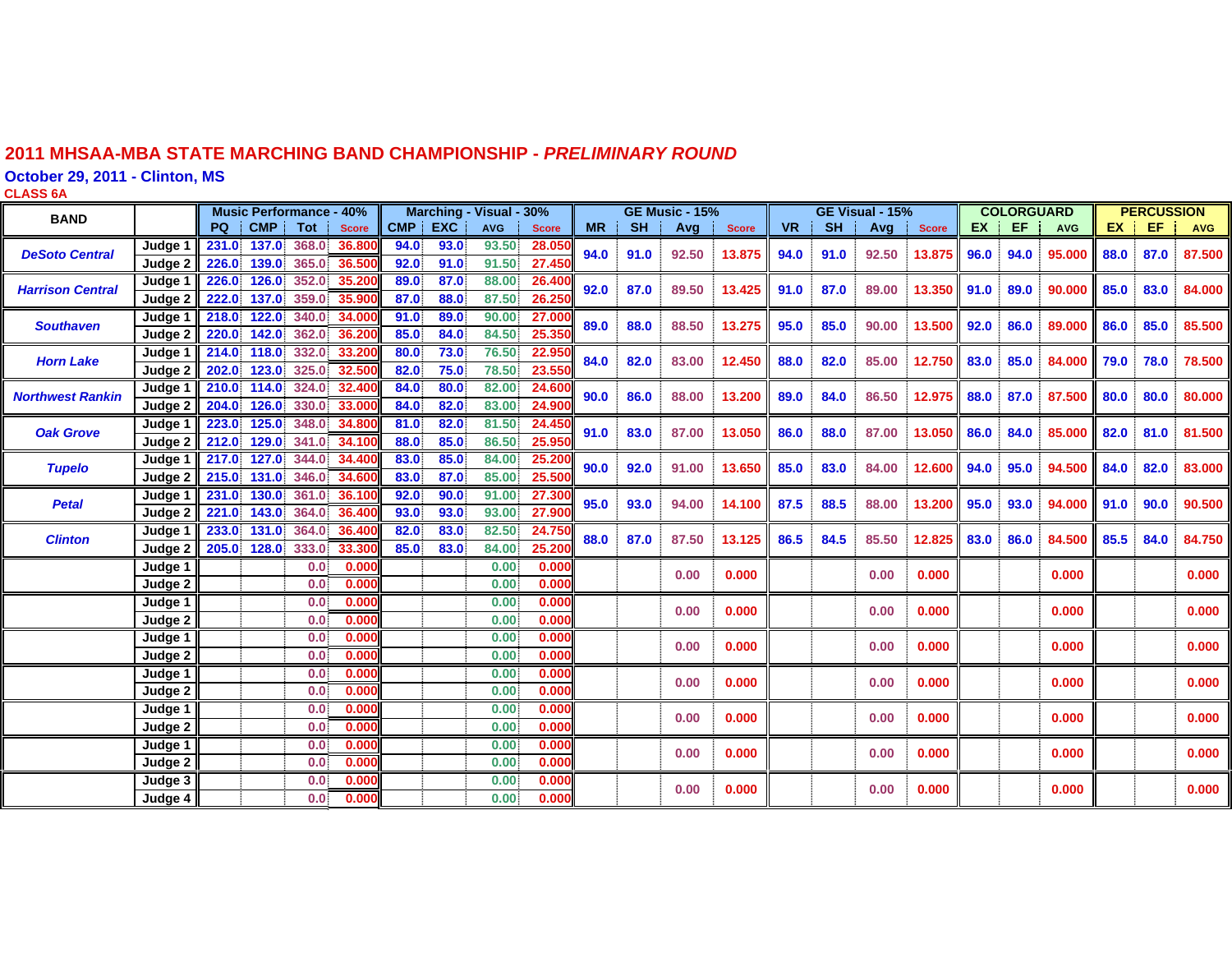## **2011 MHSAA-MBA STATE MARCHING BAND CHAMPIONSHIP - PRELIMINARY ROUND**

## **October 29, 2011 - Clinton, MS**

#### **SCORING SUMMARY**

| <b>BAND</b>             |                | <b>MUSIC</b>   | <b>VISUAL</b>  |         | <b>GENERAL EFFECT</b> |               |  |  |
|-------------------------|----------------|----------------|----------------|---------|-----------------------|---------------|--|--|
|                         | <b>JUDGE 1</b> | <b>JUDGE 2</b> | <b>JUDGE 1</b> | Judge 2 | <b>MUSIC</b>          | <b>VISUAL</b> |  |  |
| <b>DeSoto Central</b>   | 36.800         | 36.500         | 28.050         | 27.450  | 13.875                | 13.875        |  |  |
| <b>Harrison Central</b> | 35.200         | 35.900         | 26.400         | 26.250  | 13.425                | 13.350        |  |  |
| Southaven               | 34.000         | 36.200         | 27.000         | 25.350  | 13.275                | 13.500        |  |  |
| <b>Horn Lake</b>        | 33.200         | 32.500         | 22.950         | 23.550  | 12.450                | 12.750        |  |  |
| <b>Northwest Rankin</b> | 32.400         | 33.000         | 24.600         | 24.900  | 13.200                | 12.975        |  |  |
| Oak Grove               | 34.800         | 34.100         | 24.450         | 25.950  | 13.050                | 13.050        |  |  |
| Tupelo                  | 34.400         | 34.600         | 25.200         | 25.500  | 13.650                | 12.600        |  |  |
| Petal                   | 36.100         | 36.400         | 27.300         | 27.900  | 14.100                | 13.200        |  |  |
| <b>Clinton</b>          | 36.400         | 33.300         | 24.750         | 25.200  | 13.125                | 12.825        |  |  |
|                         |                |                |                |         |                       |               |  |  |
|                         |                |                |                |         |                       |               |  |  |
|                         |                |                |                |         |                       |               |  |  |
|                         |                |                |                |         |                       |               |  |  |
|                         |                |                |                |         |                       |               |  |  |
|                         |                |                |                |         |                       |               |  |  |
|                         |                |                |                |         |                       |               |  |  |

| $\mathbf L$<br>$\boldsymbol{A}$<br>S<br>S<br>6<br>$\overline{\mathsf{A}}$ |
|---------------------------------------------------------------------------|
|                                                                           |

### **FINAL RESULTS**

| <b>BAND</b>             | <b>MUSIC</b>   |                  | <b>VISUAL</b>  |              | <b>GEN EFFECT</b> |              |              | <b>COLOR GUARD</b> |                    | <b>PERCUSSION</b> |              |                |              |                |
|-------------------------|----------------|------------------|----------------|--------------|-------------------|--------------|--------------|--------------------|--------------------|-------------------|--------------|----------------|--------------|----------------|
|                         | <b>AVERAGE</b> | <b>RK</b>        | <b>AVERAGE</b> | <b>RK</b>    | <b>TOTAL</b>      | <b>RK</b>    | <b>TOTAL</b> | <b>PENALTIES</b>   | <b>FINAL SCORE</b> | <b>RANK</b>       | <b>SCORE</b> | <b>RANK</b>    | <b>SCORE</b> | <b>RANK</b>    |
| <b>DeSoto Central</b>   | 36.650         | 1                | 27.750         |              | 27.750            |              | 92.150       |                    | 92.150             | 1                 | 95.000       | 1              | 87.500       | 2 <sup>1</sup> |
| <b>Harrison Central</b> | 35.550         | 3 <sup>5</sup>   | 26.325         | 3            | 26.775            | 3            | 88.650       |                    | 88.650             | $\mathbf{3}$      | 90.000       | 4              | 84.000       | 5 <sup>5</sup> |
| <b>Southaven</b>        | 35.100         | 4                | 26.175         | 4            | 26.775            | 3            | 88.050       |                    | 88.050             | 4                 | 89.000       | 5 <sup>5</sup> | 85.500       | 3 <sup>5</sup> |
| <b>Horn Lake</b>        | 32.850         | 8                | 23.250         | 9            | 25.200            | 9            | 81.300       |                    | 81.300             | 9                 | 84.000       | 9              | 78.500       | $9^{\circ}$    |
| <b>Northwest Rankin</b> | 32.700         | $9^{\circ}$      | 24.750         | 8            | 26.175            | 6            | 83.625       |                    | 83.625             | 8                 | 87.500       | 6              | 80.000       | 8              |
| Oak Grove               | 34.450         | 7                | 25.200         | 6            | 26.100            |              | 85.750       |                    | 85.750             | 7                 | 85.000       | 7              | 81.500       | $\overline{7}$ |
| Tupelo                  | 34.500         | $6 \overline{6}$ | 25.350         | $5^{\circ}$  | 26.250            | 5            | 86.100       |                    | 86.100             | $5\phantom{.0}$   | 94.500       | $\mathbf{2}$   | 83.000       | 6 <sup>1</sup> |
| Petal                   | 36.250         | 2 <sup>2</sup>   | 27.600         | $\mathbf{2}$ | 27.300            | $\mathbf{2}$ | 91.150       |                    | 91.150             | 2 <sup>1</sup>    | 94.000       | 3              | 90.500       | 1              |
| <b>Clinton</b>          | 34.850         | 5 <sup>5</sup>   | 24.975         |              | 25.950            | 8            | 85.775       |                    | 85.775             | $6 \overline{6}$  | 84.500       | 8              | 84.750       | 4              |
|                         |                |                  |                |              |                   |              |              |                    |                    |                   |              |                |              |                |
|                         |                |                  |                |              |                   |              |              |                    |                    |                   |              |                |              |                |
|                         |                |                  |                |              |                   |              |              |                    |                    |                   |              |                |              |                |
|                         |                |                  |                |              |                   |              |              |                    |                    |                   |              |                |              |                |
|                         |                |                  |                |              |                   |              |              |                    |                    |                   |              |                |              |                |